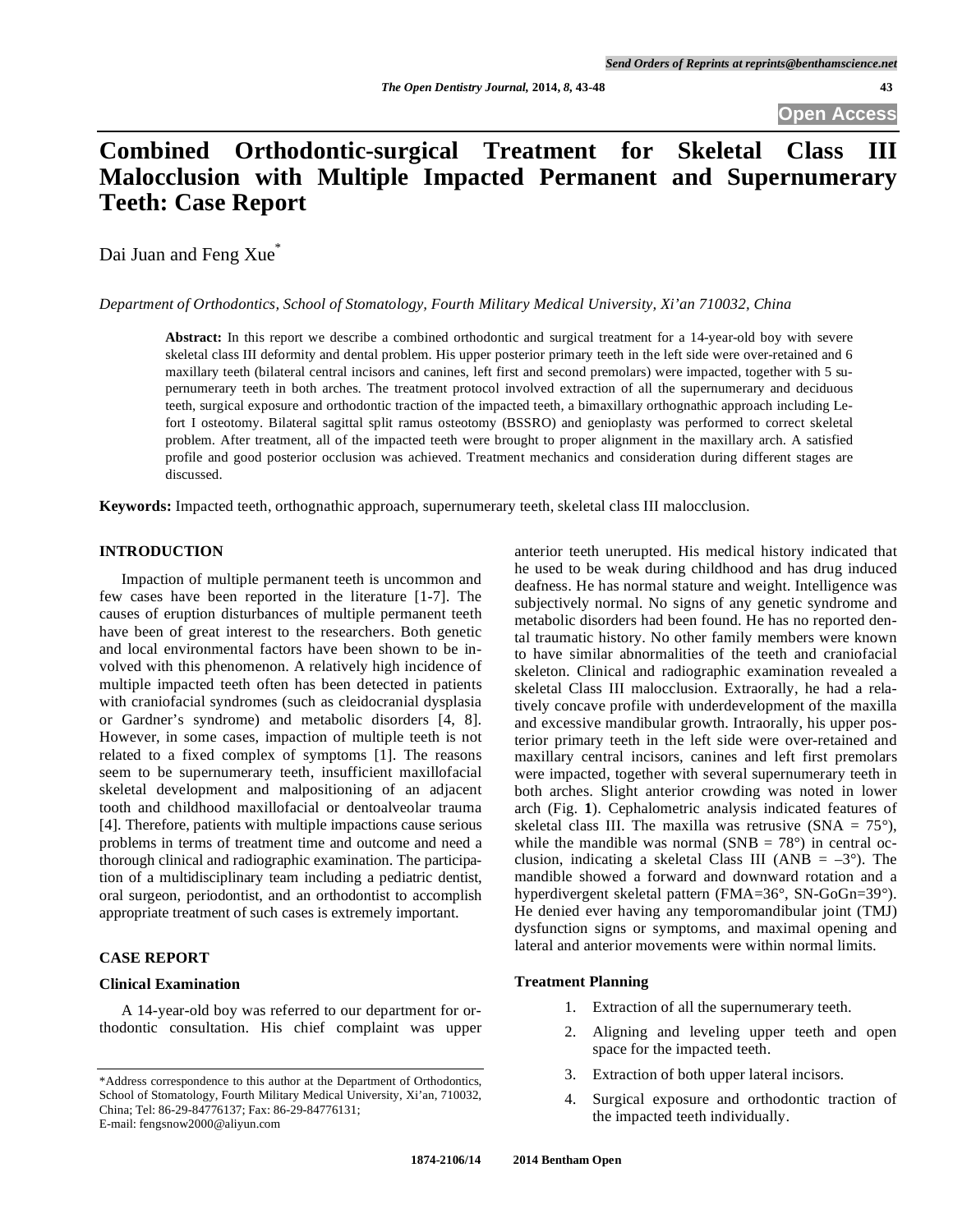

**Fig. (1).** Pre-treatment facial, intraoral photos and radiographs.

- 5. Maxillary Lefort I osteotomy, BSSRO and genioplasty to improve skeletal maxillary retrusion, mandibular protrusion and chin position.
- 6. Post-surgical orthodontic treatment to establish the ideal occlusal relationship with MEAW technology.
- 7. Retention to maintain proper occlusion after treatment.

# **Treatment Progress**

After extraction of all the supernumerary and lower deciduous teeth, the 0.022X0.028 in slot straight-wire fixed appliance was used to level maxillary and mandible teeth. Once the upper teeth were aligned (for 6 months with 0.012, 0.014 and 0.016 NITI wire) and space recovered for the impacted central incisors by means of the nitinol spring (for 6 months with 0.5 mm stainless steal wire), surgery assisted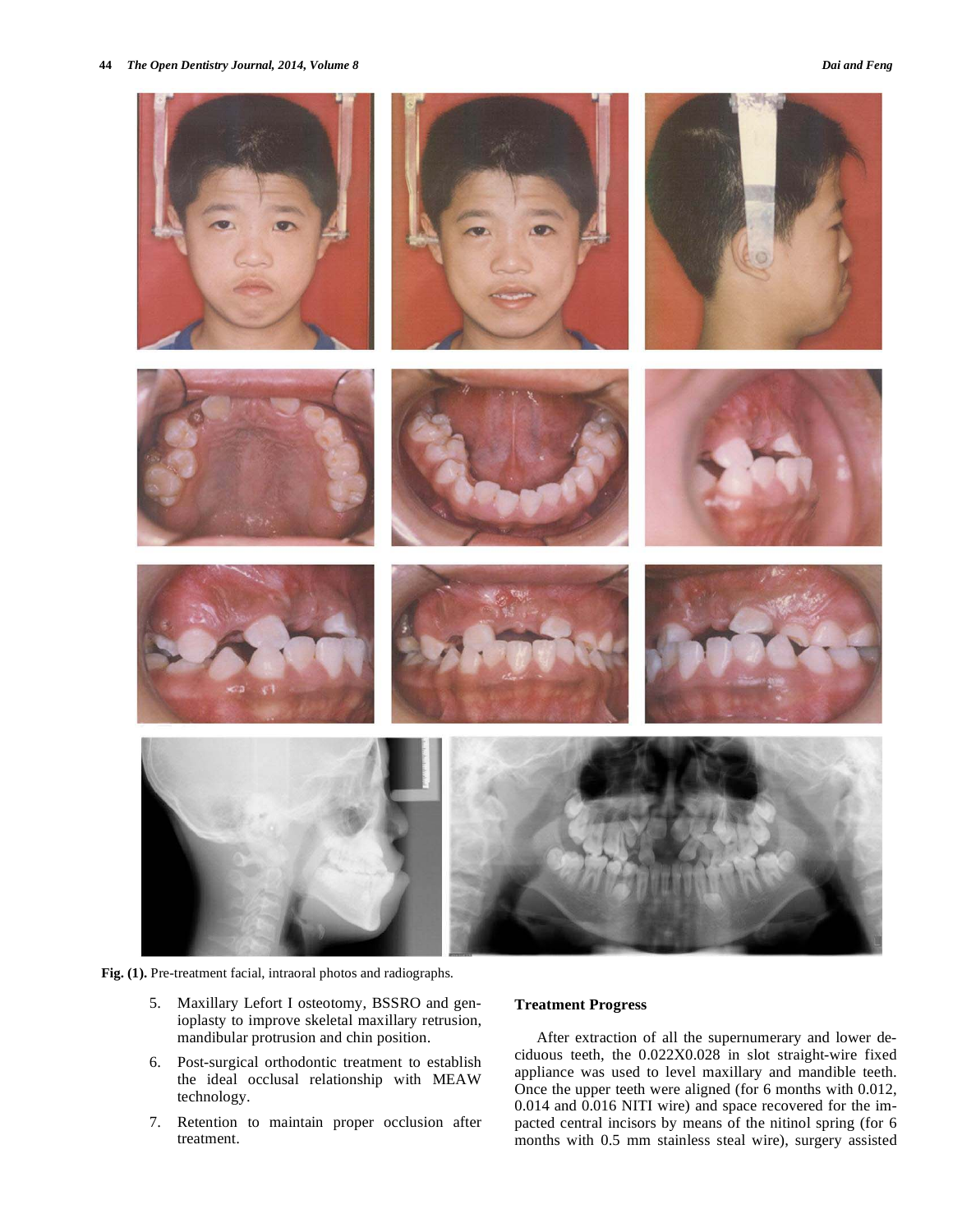

**Fig. (2).** Mid-treatment intraoral photo and radiograph.

traction for central incisor was performed individually. In brief, the labial surface of the maxillary central incisor was surgically exposed. An attachment was then bonded to the teeth surface and the flap fully sutured back to the former position. The twisted stainless steel ligature wire (0.2 mm) that has been previously placed in the attachment was then drawn occlusally with the main archwire of 0.5 mm stainless steel wire. Ten months later, both central incisors erupted into the oral cavity, the brackets were banded and proper guidance was provided to the central incisors during normal eruption. In order to create space for the impacted upper canines and premolars, bilateral upper lateral incisors with severe root resorption and retained primary teeth were extracted. Then, surgery assisted eruption guidence for impacted canines and premolars were performed individually. The main archwire of 0.5 mm stainless steel wire with loop was placed, the power chain was connected between impacted canine and the loop. Four months later, the canine was guided into the upper arch (Fig. **2**). After 10 months of alignment of all the dentition (with 0.016, 0.016x0.022, 0.017x0.025, 0.018x0.025NITI wire), .018x.025 stainless steel wire was placed. In this stage, all the impacted teeth were guided to normal position, the patient and parents were satisfied with the teeth but disliked the concave face (Fig. **3**). Hence, the patient was suggested to receive surgery. The

bimaxillary orthognathic approach including Lefort I osteotomy. Bilateral sagittal split ramus osteotomy (BSSRO) and genioplasty was performed to correct skeletal problem. Titanium screws were used for rigid fixation. Maxillomandibular fixation with an occlusal splint was performed for 4 weeks. The MEAW technology (0.018x0.025 stainless steel wire) together with vertical elastic and short class III elastic was performed to establish the ideal occlusal relationship. After 8 months of post-surgical orthodontic treatment, Ideal occlusion was achieved and the fixed appliance was removed. Clear retainers were worn in both jaws. The retainers were maintained all day for 6 months, subsequently, were worn only during the night for another 1 year. Total active treatment period lasted for 5 years including 1 year missing for operation fee preparation.

#### **Treatment Results**

After combined orthodontic-surgical treatment, all treatment objectives were fully achieved including an ideal overjet and overbite with well-interdigitated class II molar relationship. The repositioned upper bilateral canines and first premolars moved mesially and took the physiological positions of lateral incisors and canines individually with slight occlusal adjustment. The incisors and canines had an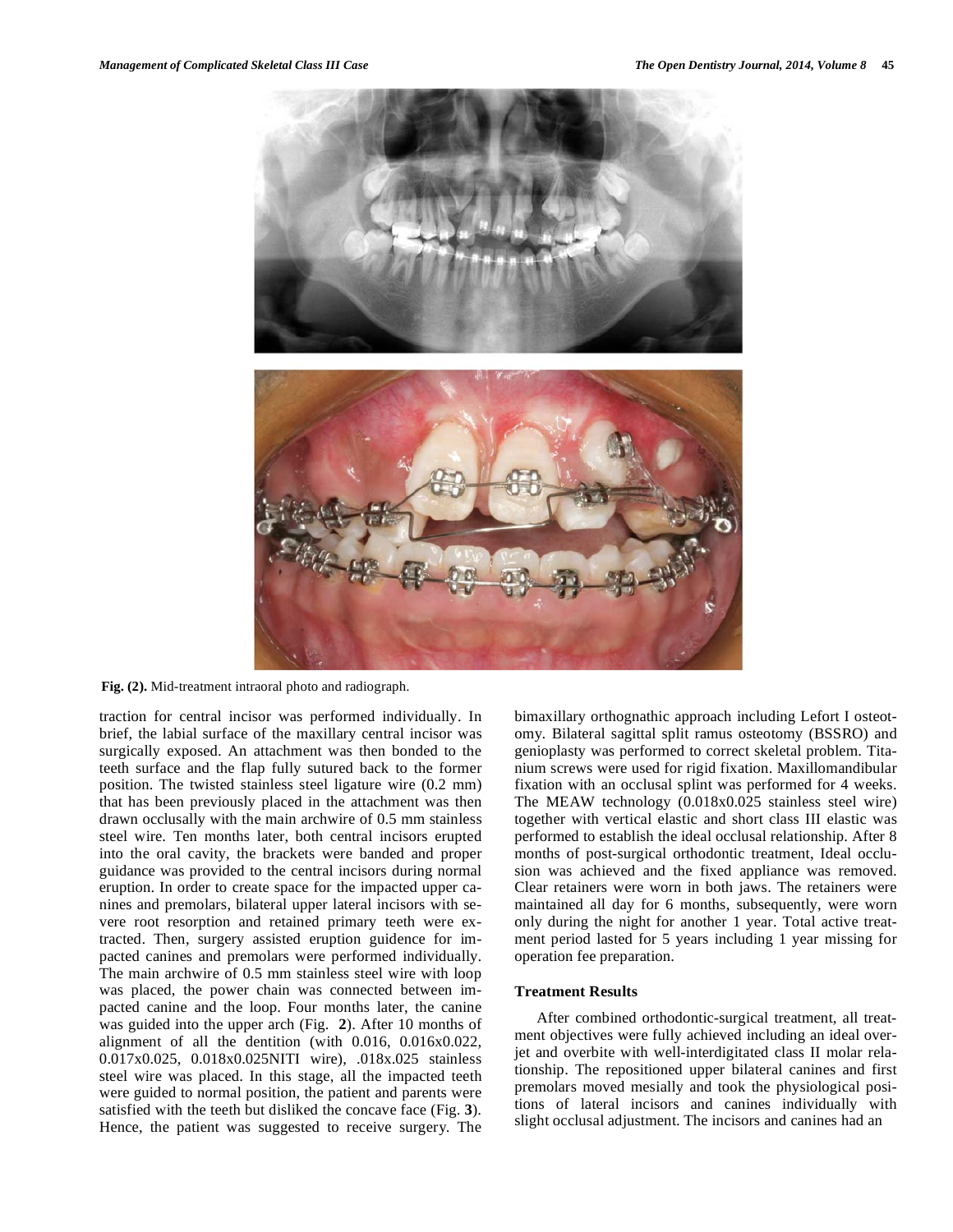

**Fig. (3).** Presurgical radiograph.



**Fig. (4).** Post-treatment facial, intraoral photos and radiographs.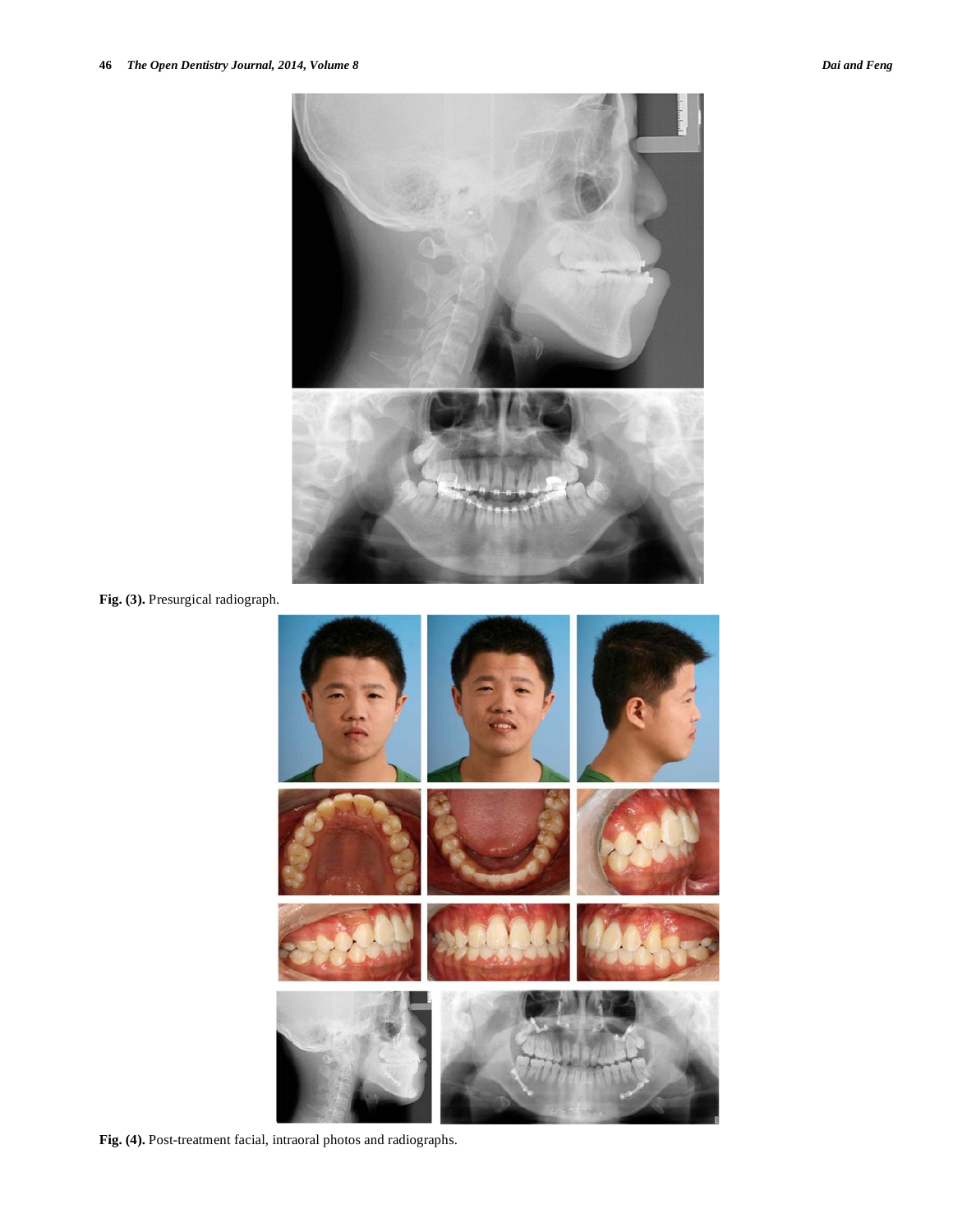| <b>Measurements</b>  | Pretreatment | Posttreatment | <b>Norm</b>     |
|----------------------|--------------|---------------|-----------------|
| <b>SNA</b>           | 75           | 82            | $82.8 \pm 4.0$  |
| SNB                  | 78           | 80            | $80.1 \pm 3.9$  |
| AND                  | $-3$         | $\sqrt{2}$    | $2.7 \pm 2.0$   |
| U1 to NA plane (°)   | 39           | 33            | $22.8 \pm 5.7$  |
| U1 to NA plane (mm)  | 11           | 9.5           | $5.1 \pm 2.4$   |
| L1 to NB plane $(°)$ | 29           | 28            | $30.3 \pm 5.8$  |
| L1 to NB plane (mm)  | 1.5          |               | $6.7 \pm 2.1$   |
| Interincisal angle   | 111          | 119           | $124.2 \pm 8.2$ |
| SN-GoGn              | 39           | 38            | $31.1 \pm 5.6$  |
| <b>FMA</b>           | 36           | 36            | $31.3 \pm 5.0$  |
| <b>IMPA</b>          | 90.5         | 88            | $93.9 \pm 6.2$  |
| <b>FMIA</b>          | 53.5         | 56            | $54.9 \pm 6.1$  |

#### **Table 1. Cephalometric data.**

acceptable gingival contour. The post-treatment radiograph revealed no periodontal bone loss, minimal root resorption, acceptable root parallelism of the newly positioned incisors and canines (Fig. **4**). The cephalometric data showed that the sagital skeletal relationship was corrected from Class III to normal and the mandiblular plane was maintained (Table **1**).

# **DISCUSSION**

Eruption failures of multiple teeth can cause serious dental and aesthetic difficulties as well as psychological problems. The impaction of multiple teeth occurs infrequently, the etiologic factors differ, including genetic syndrome, metabolic disorders and various local causes. The arrested eruption of multiple teeth in the case presented here, are probably caused by the presence of multiple supernumerary teeth and insufficient maxillofacial skeletal development. The reported incidence of supernumerary teeth is usually higher in males than in females. It ranges from 0.5% to 5.3% in the permanent dentition [9]. In most cases, multiple supernumerary teeth are associated with various syndromes, however, some cases also could not detect any associated systemic conditions or syndromes [10]. Hence, the exact etiology of multiple impacted supernumerary and permanent teeth in this case remain unclear and requires further investigation.

Management for the impaction of multiple permanent teeth is a challenge to the orthodontists. Before treatment, the impacted teeth require an accurate diagnosis and localization. The position of the impacted tooth, the degree of root development, the degree of dilacerations, the adjacent teeth, and the presence of space should be carefully considered to determine whether successful alignment of the impacted tooth can be achieved. For this case, the combination of conventional radiographic techniques including panoramic, and lateral cephalometric radiographs was used to

evaluate the labiolingual position, root development and the adjacent structures. However, the two-dimensional radiographs can sometimes unjustifiably suggest a bad prognosis of an impacted tooth. Cone-beam CT scanning, which gives a three-dimensional image, can provide important additional diagnostic information [11, 12]. A combination of surgical exposure and orthodontic traction is an optimum to deal with multiple impactions. Surgical transplanting may be another choice, however, surgical transplanting or repositioning of teeth generally has a high risk of complications, such as ankylosis, pulp necrosis, and root resorption [13].

As to this patient, the surgical-orthodontic treatment of multiple impacted teeth yielded good esthetic and periodontal results. Firstly, the surgical traction on the bilateral central incisors were performed individually, the maxillary deciduous first and second molars in the left side were maintained in the first leveling of the arches and then as anchorage. After the eruption of the central incisors, no enough space for aligning other impacted teeth, considering the existing resorbed root of upper lateral incisors, extraction of bilateral upper lateral incisors was performed allowing for the eruption of impacted canines. The palatal arch was used to increase the anchorage only after the extraction of the second deciduous molar. The erupted upper left second premolar was in a 180° buccal-lingual rotation position and no enough room for correcting this rotation. So just left it. The lingual cusp of this tooth was elongated for buccal alignment. The occlusal adjustment was made on the buccal cusp.

After all the impacted teeth were guided tonormal position, the patient and parents were satisfied with the aligned teeth but disliked the concave face. Regarding his deficient upper lip and maxilla, proclined mandible and retroclined chin, a single jaw surgery could not solve all the problems. Hence, a bimaxillary orthognathic approach was performed, including Lefort I osteotomy for moving maxilla forward. Bilateral sagittal split ramus osteotomy (BSSRO) for moving